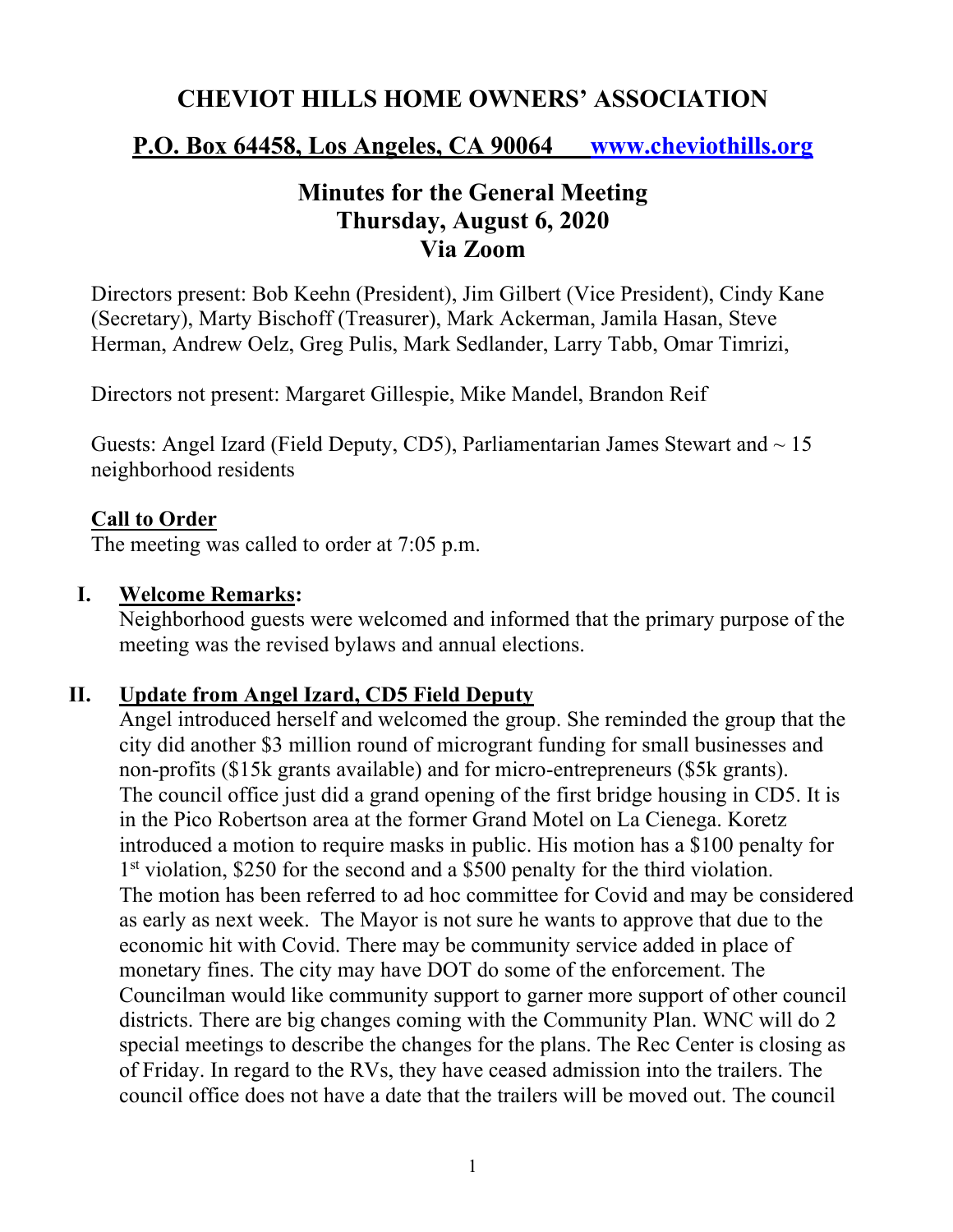office will keep us informed. Residents that have other questions can reach out to her at Angel.Izard@lacity.org

## **III. Recent activities from HOA**

Bob provided the group of attendees a list of ways the HOA has supported the community efforts since January. Those included:

-Assisting with a towel drive for the emergency Rec Centers set up to bring in People Experiencing Homelessness (PEH).

-Partnered with the WNC in doing 2 cereal drives for the Westside Food Bank -Collected 600-700 books together for PEH housed in the Rec Center and RVs. -Shopping for cleaning supplies on a regular basis; thank you to FOWLA for covering the cost of most of these supplies.

-Donated \$2,500 to Responders First

-A number of board members early in the pandemic made calls to Senior Citizens in the area to connect and provide a list of services if needed.

-Made a  $$1,001$  donation to the upcoming  $3<sup>rd</sup>$  Annual Safety and Preparedness Virtual Fair (November 8, 2020)

-Connected with DWP Power Reliability Group to look at numerous power outages in Cheviot Hills. The summary report can be found on the website. LADWP has made a commitment to upgrade \$2.1 equipment by June 2021.

#### **IV. Proposed revision to bylaws**

Andrew explained that at the 2019 General Meeting there was a comprehensive overhaul of the bylaws. We needed a clarification for those properties that have accessory dwelling units ("granny flats").

## **V. Revised Map**

Cindy shared the original version of the CHHOA map of boundaries. A cartographer was hired to more clearly delineate our boundary areas.

## **VI. Elections**

Bob explained the election process. He introduced those board members present on the call. They introduced themselves. He provided a brief summary for those board members up for reelection that could not be on the call. After candidates were introduced, a call for nominations from the floor was made. No names were submitted. Attendees were told that all homeowners current on their 2020 dues would receive an email on Friday morning. That email would contain a link to the voting poll. Current members will be voting on the minor bylaws amendment, the new map and the slate of eight board candidates. Polls will remain open until Sunday 8/9 at 6pm.